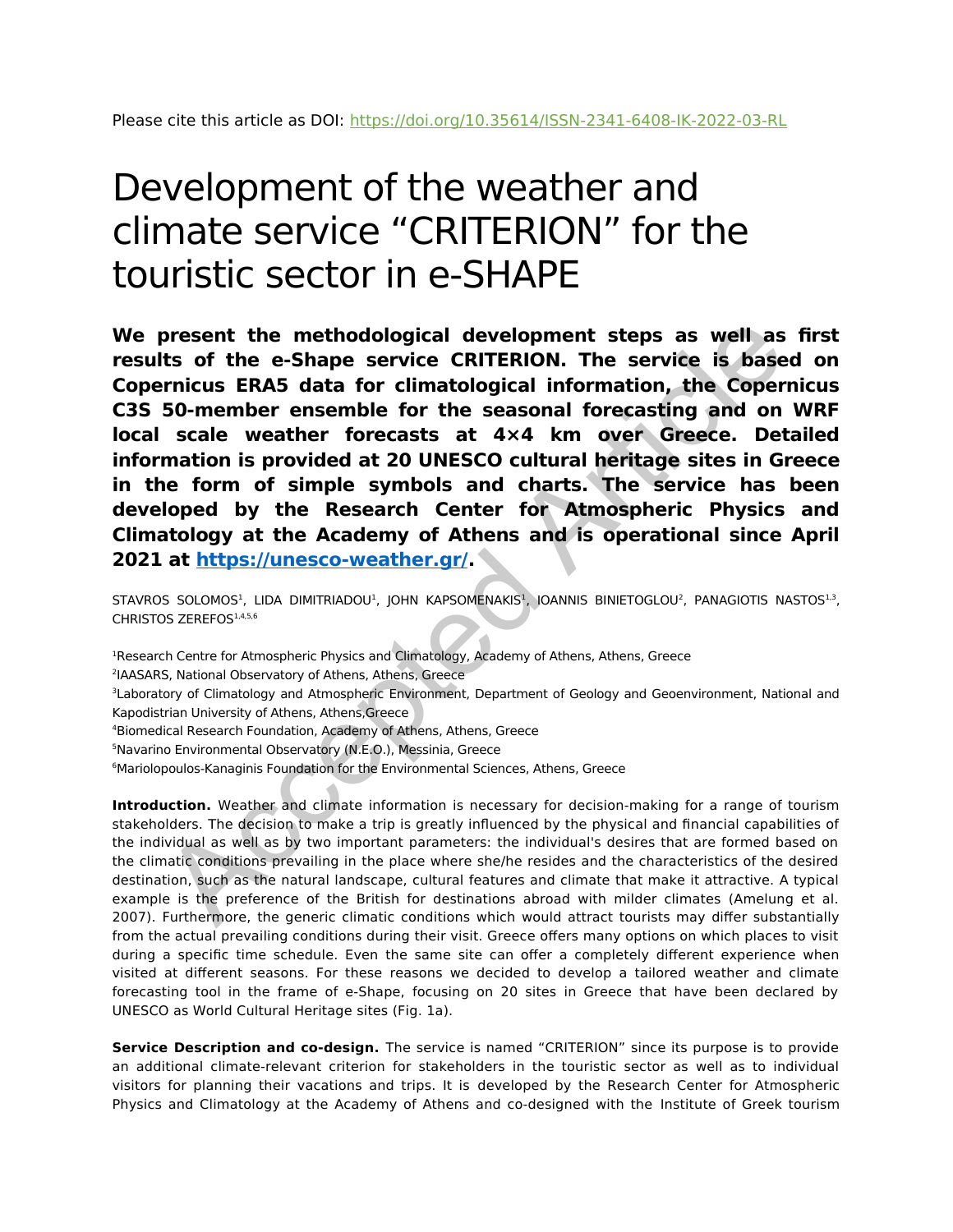Please cite this article as DOI: https://doi.org/10.35614/ISSN-2341-6408-IK-2022-03-RL

confederation for the final format of the webpage and user options. Co-design was mainly focused towards three directions: i) Identify the locations for the pilot service; ii) Define the requested timescales for the forecasts and iii) Design the webpage. An iterative process was established with the end-user and through a series of discussions we came up with the idea to start from the emblematic UNESCO cultural heritage sites that are known worldwide and could provide a testbed for our developments. The requested forecasting window was three months for the seasonal forecast and four days for the short-range forecasts to facilitate both long-term and daily vacation planning. The final webpage structure was also co-designed to include a simple frontpage with minimal information and atmospheric symbols along with more advanced timeseries for the interested user.

The service is hosted at the Academy of Athens and is composed of three individual pillars as seen in Fig. 1b. First the local monthly climatology for each site is derived from the ERA5 dataset (Hersbach et al. 2020) for the period 2005–2019 including temperature, relative humidity, daily precipitation, and wind speed. These values are used to provide the prevailing climatological conditions at each site. This information is accompanied with a short description of each monument and can be used as a first step for deciding the visiting locations. The seasonal forecast is derived from the 51 ECMWF System 5 ensemble members (Stockdale et al. 2018) at single atmospheric levels, interpolated at each site. The ensemble forecasts are used without bias correction. The seasonal forecast is provided for three months ahead and is given along with the climatological values of each site, to provide a measure of possible deviation of certain atmospheric variables from their average values (Fig. 2a). Finally, the 4-day forecast is provided at each one of the CRITERION sites based on WRF-ARW v4.1.3 model (Skamarock et al. 2019) at 4 × 4 km grid space over Greece. Such high resolution is required for the complex mountainous terrain of Greece in order to resolve local scale flows (e.g., downslopes, breezes, convective storms) and site-specific weather conditions (Solomos et al. 2021). The entire CRITERION process is fully automatic and is operational at the supercomputing cluster at the Academy of Athens. The development is mainly done in Bash shell scripting, Python scripting and Fortran environments. ed timeseries for the interested user.<br>The contribution of the state of the conduction of the same and is composed of three individual pillars as seen<br>the local monthly climatology for each site is derived from the ERAS da

**Potential impact of the service.** CRITERION provides a simple interface that can be easily adopted by tourism operators such as touristic agents, hotels, Airbnb apartments etc. The service is available at https://unesco-weather.gr/ and the webpage provides easy navigation and both simple and detailed information types for the interested visitor (Fig. 2a, b). The development modules can be easily expanded upon request to include also more sites in Greece. Application to other countries is also feasible and can be co-designed with potential end users to fulfil their specific needs.



**FIG 1: a) UNESCO cultural heritage sites in Greece b) CRITERION service methodological outline.**